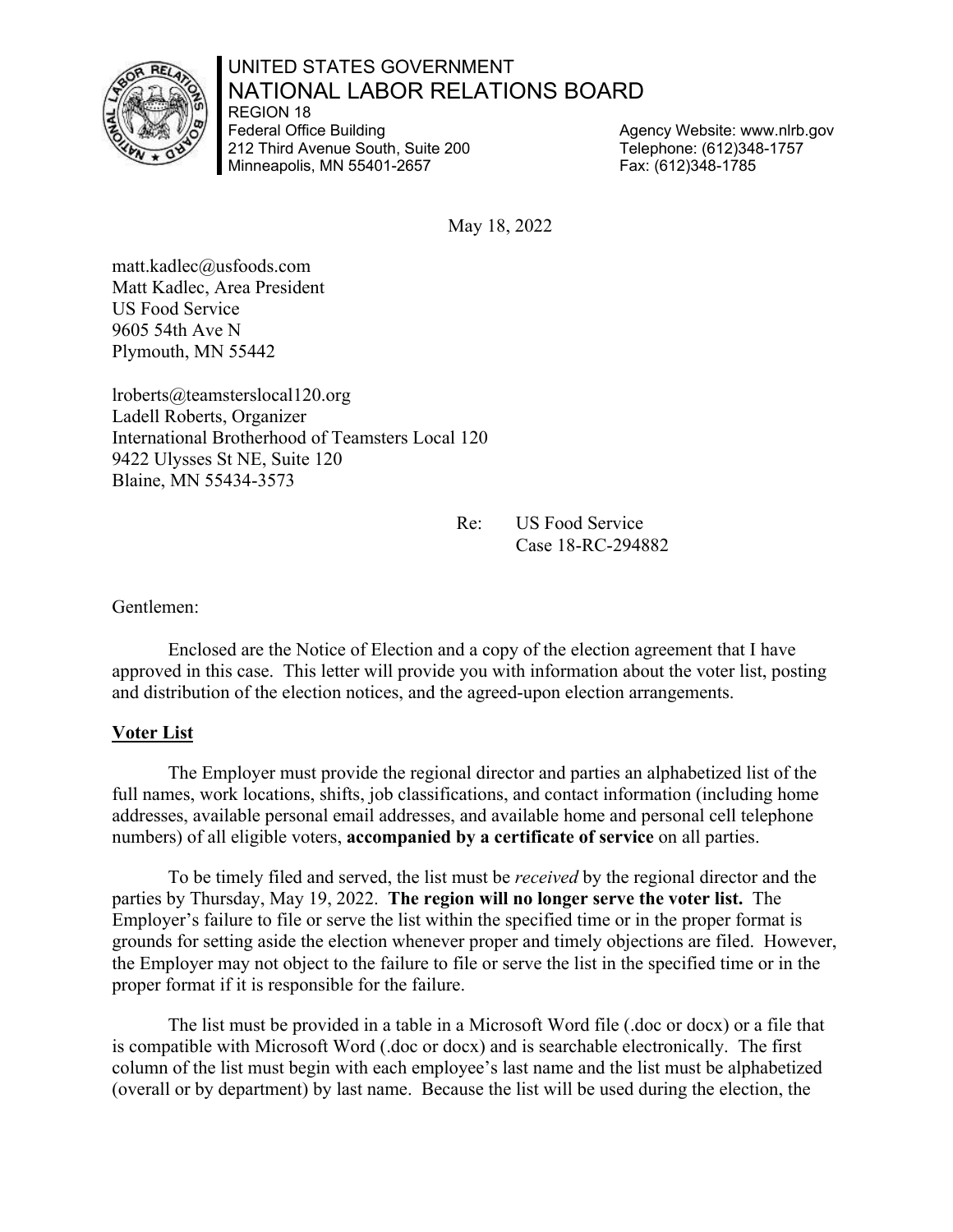font size of the list must be the equivalent of Times New Roman 10 or larger. That font does not need to be used but the font must be that size or larger. A sample, optional form for the list is provided on the NLRB website at www.nlrb.gov/sites/default/files/attachments/basic-page/node-4559/Optional Forms for Voter List.docx.

Pursuant to Section 102.5 of the Board's Rules and Regulations, the list must be filed electronically by submitting (E-Filing) it through the Agency's website (www.nlrb.gov), unless the Employer provides a written statement explaining why electronic submission is not possible or feasible. The Employer must also electronically serve the list on the other parties. To file electronically, go to **www.nlrb.gov**, click on **E-File Documents**, enter the **NLRB case number**, and follow the detailed instructions. The burden of establishing the timely filing and receipt of the list is on the sending party.

#### **Posting and Distribution of Election Notices**

The Employer must post copies of the attached Notice of Election in conspicuous places, including all places where notices to employees in the unit are customarily posted at least 3 full working days prior to 12:01 am on the day of the election and must also distribute the Notice of Election electronically to any employees in the unit with whom it customarily communicates electronically. The Notice of Election must be posted so all pages are simultaneously visible. In this case, the notices must be posted and distributed **before 12:01 a.m. on Tuesday, May 24, 2022.** The Employer's failure to timely post or distribute the election notices is grounds for setting aside the election if proper and timely objections are filed.However, a party is estopped from objecting to the nonposting or nondistribution of notices if it is responsible for the nonposting or nondistribution.

To make it administratively possible to have election notices and ballots in a language other than English, please notify the Board agent immediately if that is necessary for this election. Also, as noted in paragraph 10 of the stipulated election agreement, if special accommodations are required for any voters, potential voters, or election participants to vote or reach the voting area, please tell the Board agent as soon as possible.

#### **Restriction of Captive Audience Meetings**

The attached Form NLRB-4175, along with other necessary material, will be sent at 4:30 p.m. on May 27, 2022 to the employees eligible to vote in above-named election. Ballots must be returned to the Minneapolis Regional Office no later than 4:30 p.m. on June 13, 2022.

Pursuant to Guardsmark, LLC, 363 NLRB No. 103, please be aware that in mail ballot elections, employers and unions alike are prohibited from making speeches on company time to massed assemblies of employees from the period 24 hours before the time and date the ballots are mailed out from the Regional Office until the deadline date and time for ballots to be returned to the Regional Office. In other words, speeches of this nature should not take place during the time period described in the preceding paragraph.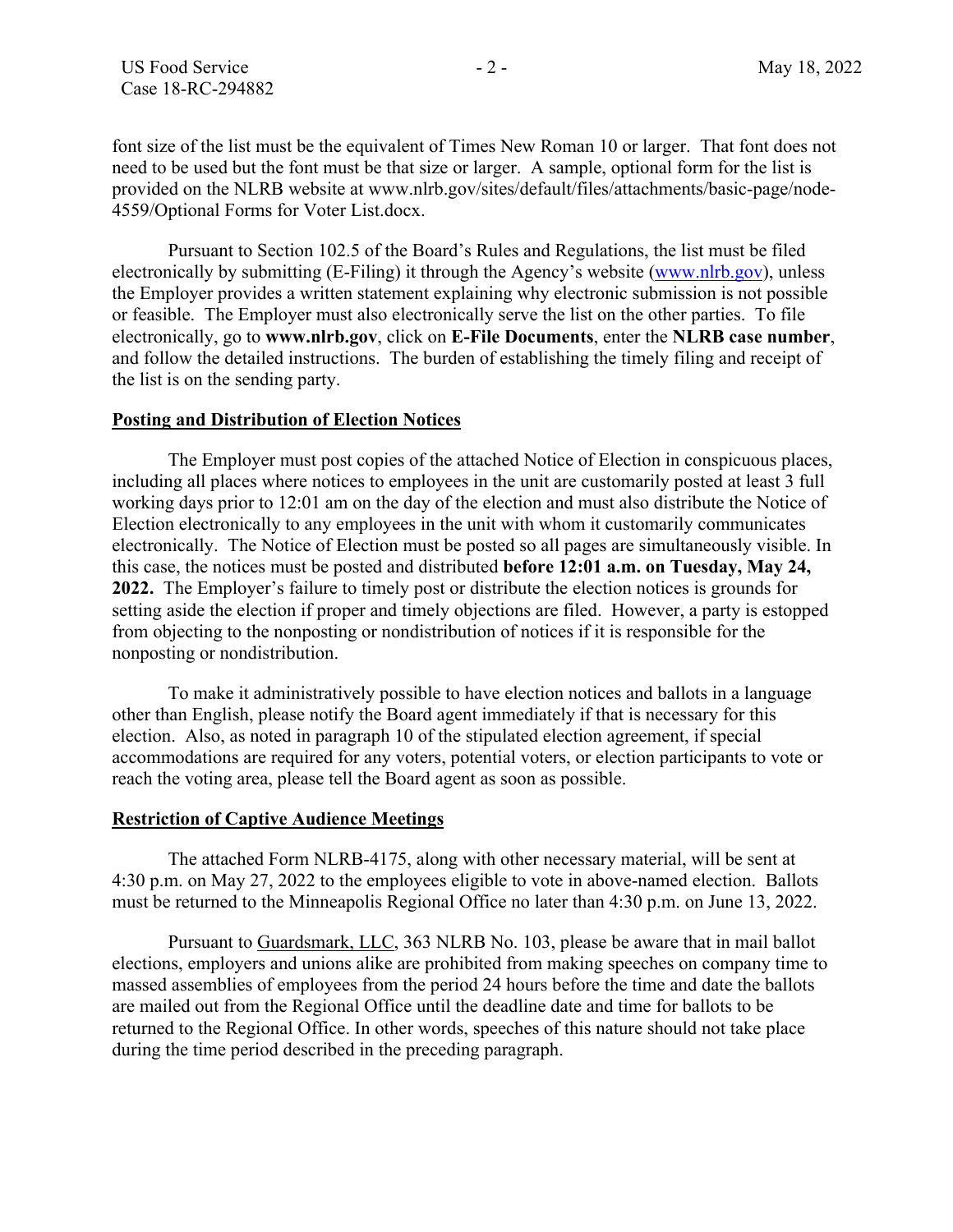#### **Election Arrangements**

The arrangements for the election in this matter are as follows:

**Date and Time Mail Ballots to be Sent to Voters**: May 27, 2022 at 4:30 p.m. CT

**Date Voters Are Requested to Notify Regional Office if Mail Ballot Not Received or Replacement Ballot Is Needed:** June 3, 2022

**Date Mail Ballots From Voters Must Be Received by Regional Office**: No later than the close of business at 4:30 p.m. CT on June 13, 2022.

**Date, Time and Place of Ballot Count:** The ballot count will be held on June 14, 2022 at 3:30 p.m. CT at the Minneapolis Regional Office.

One representative from each party is invited to attend and observe the ballot count at which time they must voice any challenges to any of the ballots.

Enclosed is a Description of Election and Post-Election Procedures in Representation Cases, Form NLRB-5547, which describes the election and the method for handling challenges as well as post-election proceedings to deal with determinative challenges and any objections that are filed.

If you have any questions, please feel free to contact Field Examiner MARTHA C. FREEBERG at telephone number (952)703-2879 or by email at martha.freeberg@nlrb.gov. The cooperation of all parties is sincerely appreciated.

Very truly yours,

Gennet Hadrall

JENNIFER A. HADSALL Regional Director

Enclosures

- 1. Approved Election Agreement
- 2. Notice of Election
- 3. Certificate of Service of Voter List
- 4. Form 4175, Instructions to Eligible Employees Voting by U.S. Mail
- 5. Description of Procedures in Election and Post-Election Representation Case Procedures (Form 5547)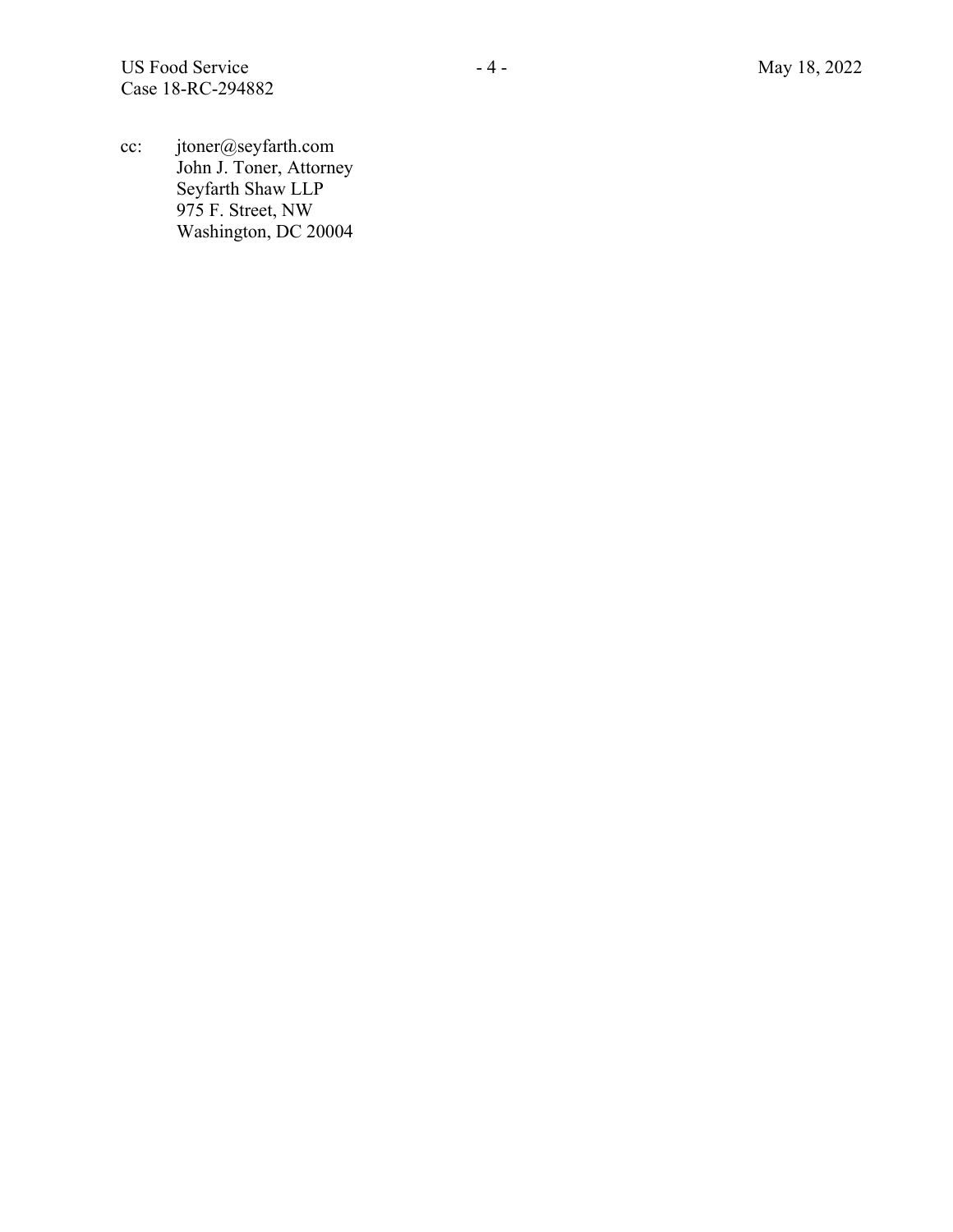#### UNITED STATES OF AMERICA NATIONAL LABOR RELATIONS BOARD **STIPULATED ELECTION AGREEMENT**

**US Food Service Case 18-RC-294882**

The parties **AGREE AS FOLLOWS:**

**1. PROCEDURAL MATTERS.** The parties waive their right to a hearing and agree that any notice of hearing previously issued in this matter is withdrawn, that the petition is amended to conform to this Agreement, and that the record of this case shall include this Agreement and be governed by the Board's Rules and Regulations.

**2. COMMERCE.** The Employer is engaged in commerce within the meaning of Section 2(6) and (7) of the National Labor Relations Act and a question affecting commerce has arisen concerning the representation of employees within the meaning of Section 9(c).

The Employer, US Food Service, a Delaware corporation with an office and place of business located at 9605 54<sup>th</sup> Avenue N., Plymouth, Minnesota 55442, is engaged in the business of food distribution. During the past calendar year, a representative period, the Employer provided services valued in excess of \$50,000 directly to customers located outside the State of Minnesota.

**3. LABOR ORGANIZATION.** The Petitioner is an organization in which employees participate, and which exists for the purpose, in whole or in part, of dealing with employers concerning grievances, labor disputes, wages, rates of pay, hours of employment, or conditions of work and is a labor organization within the meaning of Section 2(5) of the Act.

**4. ELECTION.** The election will be conducted by United States mail. The mail ballots will be mailed to employees employed in the appropriate collective-bargaining unit from the office of the National Labor Relations Board, Region 18, on **May 27, 2022** at 4:30 p.m. Voters must return their mail ballots so that they will be received in the National Labor Relations Board, Region 18 office by close of business on **June 13, 2022**. The mail ballots will be counted at the Region 18 office located at Federal Office Building, 212 Third Avenue South, Suite 200, Minneapolis, MN 55401-2657 at 3:30 p.m. on **June 14, 2022**, or, at the Regional Director's discretion, by videoconference at a date and time to be determined by the Regional Director in consultation with the parties.

Voters must sign the outside of the envelope in which the ballot is returned. Any ballot received in an envelope that is not signed will be void.

If any eligible voter does not receive a mail ballot by **June 3, 2022**, or otherwise requires a duplicate mail ballot kit, he or she should immediately contact the Regional Office at (612)348- 1757 in order to arrange for another mail ballot kit to be sent to that employee.

If the election and/or count is postponed or canceled, the Regional Director, in his or her discretion, may reschedule the date, time, and place of the election.

**5. UNIT AND ELIGIBLE VOTERS.** The following unit is appropriate for the purposes of collective bargaining within the meaning of Section 9(b) of the Act:

All full-time and regular part-time Transportation Clerks, Customer Service/Will-Call Clerks, and Truck Builders working at the Employer's facility located at 9605 54th Avenue N., Plymouth, Minnesota 55442; excluding office sales employees, merchandisers, managers, and guards and supervisors, as defined by the Act, as amended.

Initials: \_\_\_\_\_\_\_\_\_\_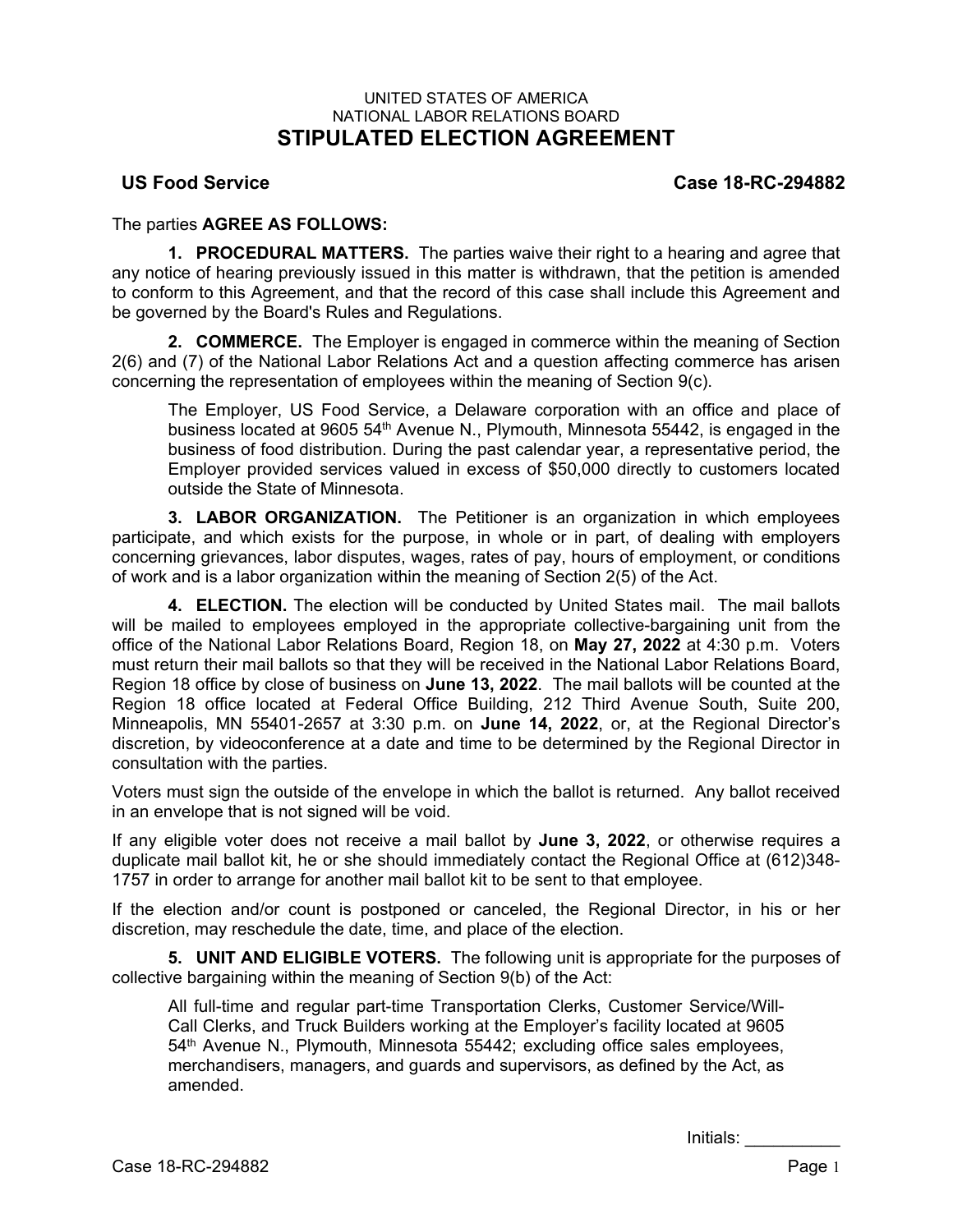Those eligible to vote in the election are employees in the above unit who were employed during the **payroll period ending May 7, 2022**, including employees who did not work during that period because they were ill, on vacation, or were temporarily laid off. In a mail ballot election, employees are eligible to vote if they are in the above unit on both the payroll period ending date and on the date they mail in their ballots to the Board's designated office.

Employees engaged in any economic strike, who have retained their status as strikers and who have not been permanently replaced are also eligible to vote. In addition, employees engaged in an economic strike which commenced less than 12 months before the election date, who have retained their status as strikers but who have been permanently replaced, as well as their replacements are eligible to vote. Employees who are otherwise eligible but who are in the military services of the United States may vote by mail as described above in paragraph 4.

Ineligible to vote are (1) employees who have quit or been discharged for cause after the designated payroll period for eligibility, and, in a mail ballot election, before they mail in their ballots to the Board's designated office, (2) employees engaged in a strike who have been discharged for cause since the commencement thereof and who have not been rehired or reinstated before the election date, and (3) employees engaged in an economic strike which began more than 12 months before the election date who have been permanently replaced.

**6. VOTER LIST.** Within 2 business days after the Regional Director has approved this Agreement, the Employer must provide to the Regional Director and all of the other parties a voter list of the full names, work locations, shifts, job classifications, and contact information (including home addresses, available personal email addresses, and available personal home and cellular telephone numbers) of all eligible voters. The Employer must also include, in a separate section of that list, the same information for those individuals whom the parties have agreed should be permitted to vote subject to challenge. The list must be filed in common, everyday electronic file formats that can be searched. Unless otherwise agreed to by the parties, the list must be provided in a table in a Microsoft Word file (.doc or docx) or a file that is compatible with Microsoft Word (.doc or docx). The first column of the list must begin with each employee's last name and the list must be alphabetized (overall or by department) by last name. The font size of the list must be the equivalent of Times New Roman 10 or larger. That font does not need to be used but the font must be that size or larger. When feasible, the list must be filed electronically with the Regional Director and served electronically on the parties. The Employer must file with the Regional Director a certificate of service of the list on all parties.

**7. THE BALLOT.** The Regional Director, in his or her discretion, will decide the language(s) to be used on the election ballot. All parties should notify the Region as soon as possible of the need to have the Notice of Election and/or ballots translated.

The question on the ballot will be "Do you wish to be represented for purposes of collective bargaining by INTERNATIONAL BROTHERHOOD OF TEAMSTERS, LOCAL 120?" The choices on the ballot will be "Yes" or "No".

If a majority of valid ballots are cast for INTERNATIONAL BROTHERHOOD OF TEAMSTERS, LOCAL 120 (the Petitioner), they will be taken to have indicated the employees' desire to be included in the existing bargaining unit currently represented by the Petitioner. If a majority of valid ballots are not cast for representation, they will be taken to have indicated the employees' desire to remain unrepresented.

**8. NOTICE OF ELECTION.** The Regional Director, in his or her discretion, will decide the language(s) to be used on the Notice of Election. The Employer must post copies of the Notice of Election in conspicuous places, including all places where notices to employees in the unit are customarily posted, at least three (3) full working days prior to 12:01 a.m. of the day the

Initials: \_\_\_\_\_\_\_\_\_\_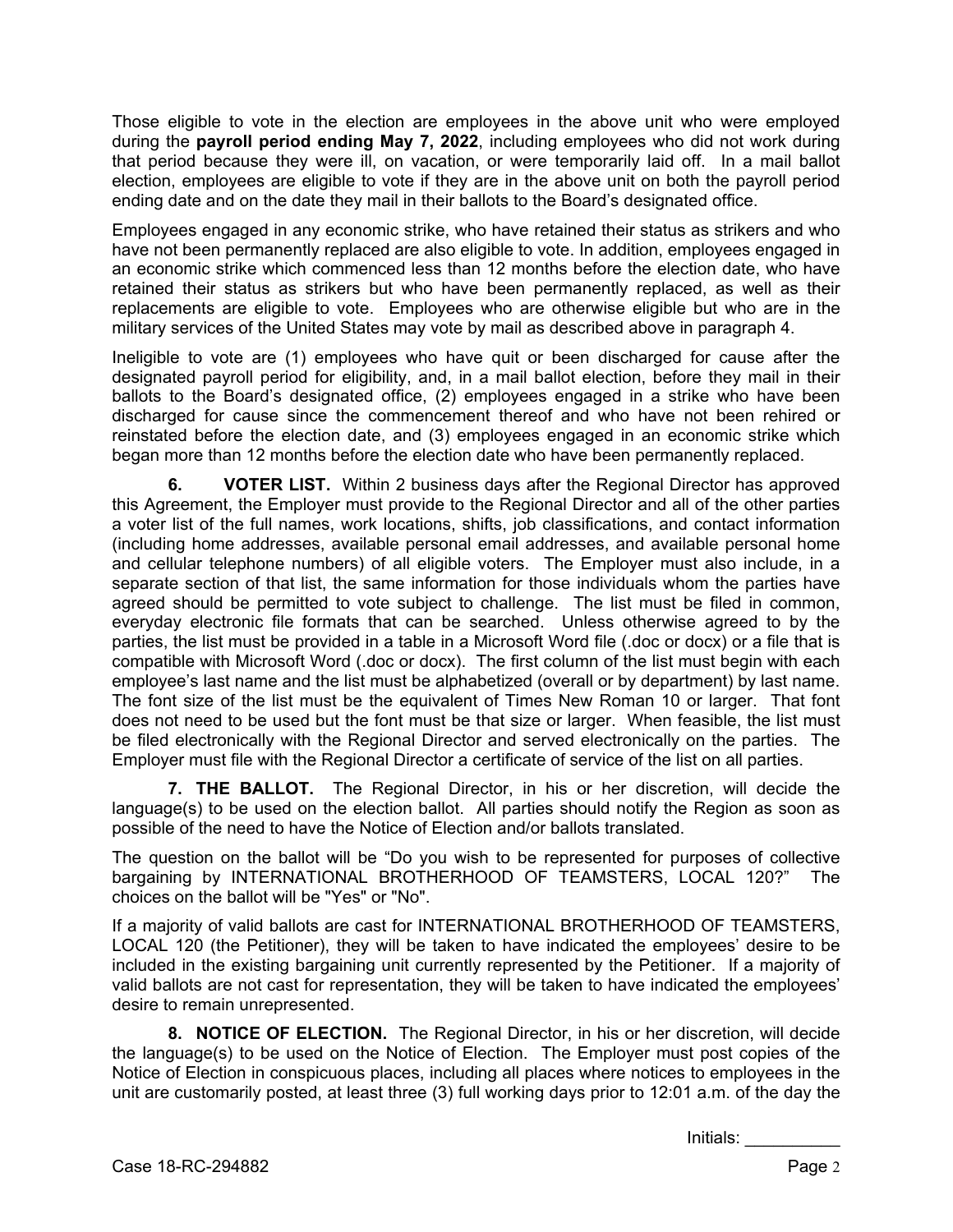ballots are mailed to employees. The Employer must also distribute the Notice of Election electronically, if the Employer customarily communicates with employees in the unit electronically. Failure to post or distribute the Notice of Election as required shall be grounds for setting aside the election whenever proper and timely objections are filed.

**9. NOTICE OF ELECTION ONSITE REPRESENTATIVE.** The following individual will serve as the Employer's designated Notice of Election onsite representative:

Matt Kadlec, Area President – matt.kadlec@usfoods.com – ph. (763)557-2387

**10. ACCOMMODATIONS REQUIRED.** All parties should notify the Region as soon as possible of any voters, potential voters, or other participants in this election who have handicaps falling within the provisions of Section 504 of the Rehabilitation Act of 1973, as amended, and 29 C.F.R. 100.503, and who in order to participate in the election need appropriate auxiliary aids, as defined in 29 C.F.R. 100.503, and request the necessary assistance.

**11. OBSERVERS.** Each party may designate an observer or observers to participate in the count, including challenging the eligibility of voters.

**12. TALLY OF BALLOTS.** Upon conclusion of the election, the ballots will be counted and a tally of ballots prepared and immediately made available to the parties.

**13. POSTELECTION AND RUNOFF PROCEDURES.** All procedures after the ballots are counted shall conform with the Board's Rules and Regulations.

| <b>US FOOD SERVICE</b>                |                   |                                                                  |           |           | <b>INTERNATIONAL BROTHERHOOD OF</b><br><b>TEAMSTERS LOCAL 120</b> |                       |           |  |
|---------------------------------------|-------------------|------------------------------------------------------------------|-----------|-----------|-------------------------------------------------------------------|-----------------------|-----------|--|
|                                       |                   |                                                                  |           |           |                                                                   |                       |           |  |
|                                       |                   | (Employer)                                                       |           |           |                                                                   | (Petitioner)          |           |  |
| By:                                   | /s/ John J. Toner |                                                                  | 5/17/2022 | By:       |                                                                   | /s/ Ladell T. Roberts | 5/17/2022 |  |
|                                       |                   | (Signature)                                                      | (Date)    |           |                                                                   | (Signature)           | (Date)    |  |
| <b>Print Name:</b>                    |                   | John J Toner                                                     |           |           | <b>Print Name:</b>                                                | Ladell T. Roberts     |           |  |
| <b>Recommended:</b>                   |                   | /s/ Martha Freeberg<br>MARTHA C. FREEBERG, Field Examiner (Date) |           | 5/17/2022 |                                                                   |                       |           |  |
|                                       | Date approved:    | 5/17/2022                                                        |           |           |                                                                   |                       |           |  |
|                                       |                   | /s/ Jennifer A. Hadsall (EB)                                     |           |           |                                                                   |                       |           |  |
|                                       |                   | <b>Regional Director, Region 18</b>                              |           |           |                                                                   |                       |           |  |
| <b>National Labor Relations Board</b> |                   |                                                                  |           |           |                                                                   |                       |           |  |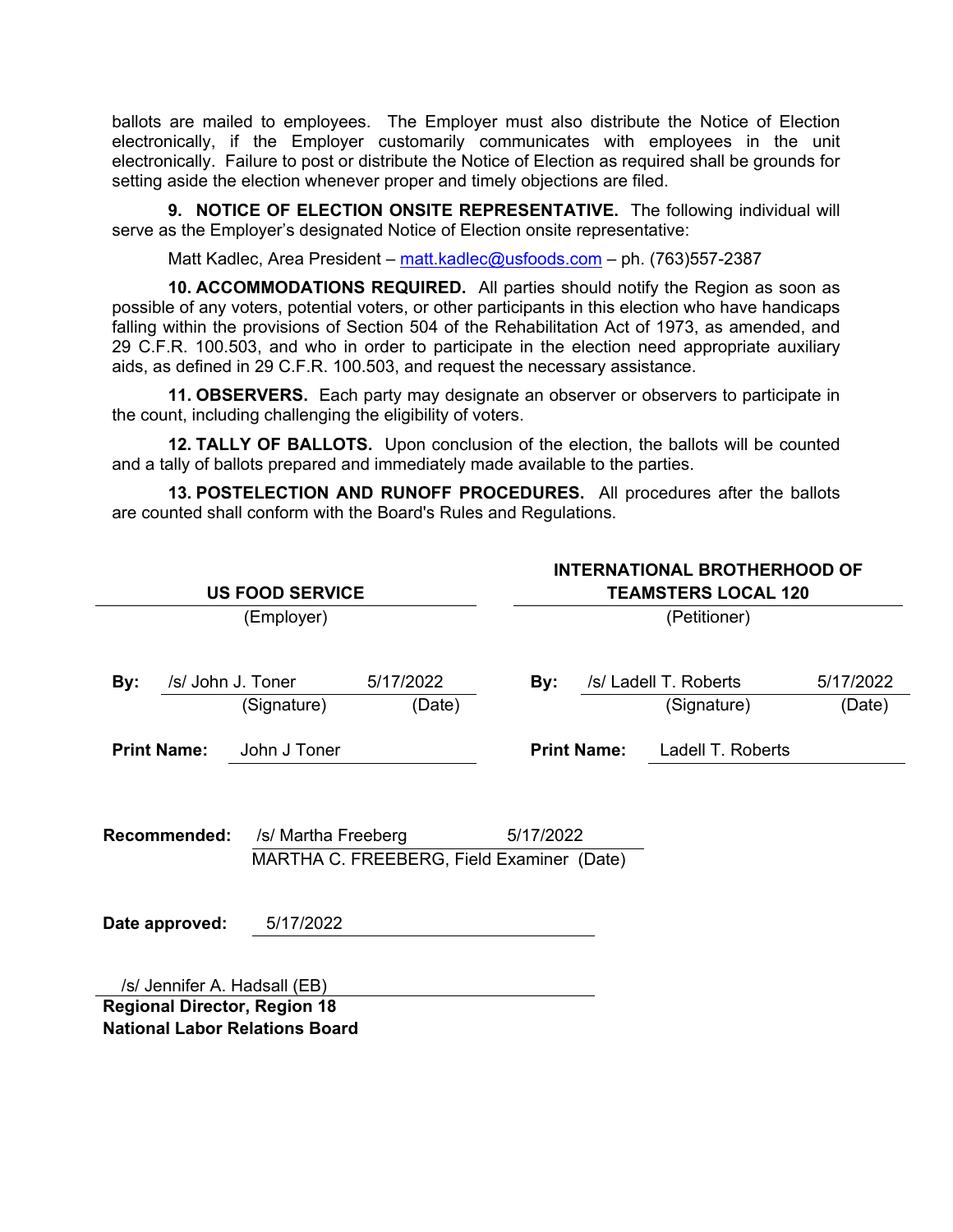**Case Name:** US FOOD SERVICE

## **CERTIFICATE OF SERVICE OF VOTER LIST**

| <b>Service on Petitioner (RC, RD Cases)</b>                                                                                                                                |                                                                                                                                                                                                                                                                                        |  |  |  |  |  |  |
|----------------------------------------------------------------------------------------------------------------------------------------------------------------------------|----------------------------------------------------------------------------------------------------------------------------------------------------------------------------------------------------------------------------------------------------------------------------------------|--|--|--|--|--|--|
| □ I hereby certify that on _________(date), an electronic copy of the voter list<br>in the above case was served on the Petitioner by e-mail at this email address: ______ |                                                                                                                                                                                                                                                                                        |  |  |  |  |  |  |
|                                                                                                                                                                            | □ I hereby certify that on _________(date), a copy of the voter list in the<br>above case was served on the Petitioner by facsimile at this number: _____________.                                                                                                                     |  |  |  |  |  |  |
|                                                                                                                                                                            | I hereby certify that on _________(date), a copy of the voter list in the<br>above case was served on the Petitioner by overnight mail at this address: __________<br>and the control of the control of the control of the control of the control of the control of the control of the |  |  |  |  |  |  |
| <b>Service on Union (RD and RM Cases)</b>                                                                                                                                  |                                                                                                                                                                                                                                                                                        |  |  |  |  |  |  |
|                                                                                                                                                                            | $\Box$ I hereby certify that on $\_\_\_\_\_$ (date), an electronic copy of the voter list<br>was served on the Union by e-mail at this email address: _______________________                                                                                                          |  |  |  |  |  |  |
| above case was served on the Union by facsimile at this number_____________.                                                                                               | □ I hereby certify that on _________(date), a copy of the voter list in the                                                                                                                                                                                                            |  |  |  |  |  |  |
| above case was served on the Union by overnight mail at this address:                                                                                                      | □ I hereby certify that on _________(date), a copy of the voter list in the                                                                                                                                                                                                            |  |  |  |  |  |  |
| Service on Intervenor (if applicable)                                                                                                                                      |                                                                                                                                                                                                                                                                                        |  |  |  |  |  |  |
|                                                                                                                                                                            | □ I hereby certify that on __________(date), an electronic copy of the voter list<br>was served on the Intervenor by e-mail at this email address: __________________                                                                                                                  |  |  |  |  |  |  |
|                                                                                                                                                                            | □ I hereby certify that on _________(date), a copy of the voter list in the<br>above case was served on the Intervenor by facsimile at this number______________                                                                                                                       |  |  |  |  |  |  |
| I hereby certify that on __________(date), a copy of the voter list in the<br>above case was served on the Intervenor by overnight mail at this address: _____             |                                                                                                                                                                                                                                                                                        |  |  |  |  |  |  |
|                                                                                                                                                                            |                                                                                                                                                                                                                                                                                        |  |  |  |  |  |  |
| Signature                                                                                                                                                                  | Name and Title                                                                                                                                                                                                                                                                         |  |  |  |  |  |  |
|                                                                                                                                                                            |                                                                                                                                                                                                                                                                                        |  |  |  |  |  |  |

Date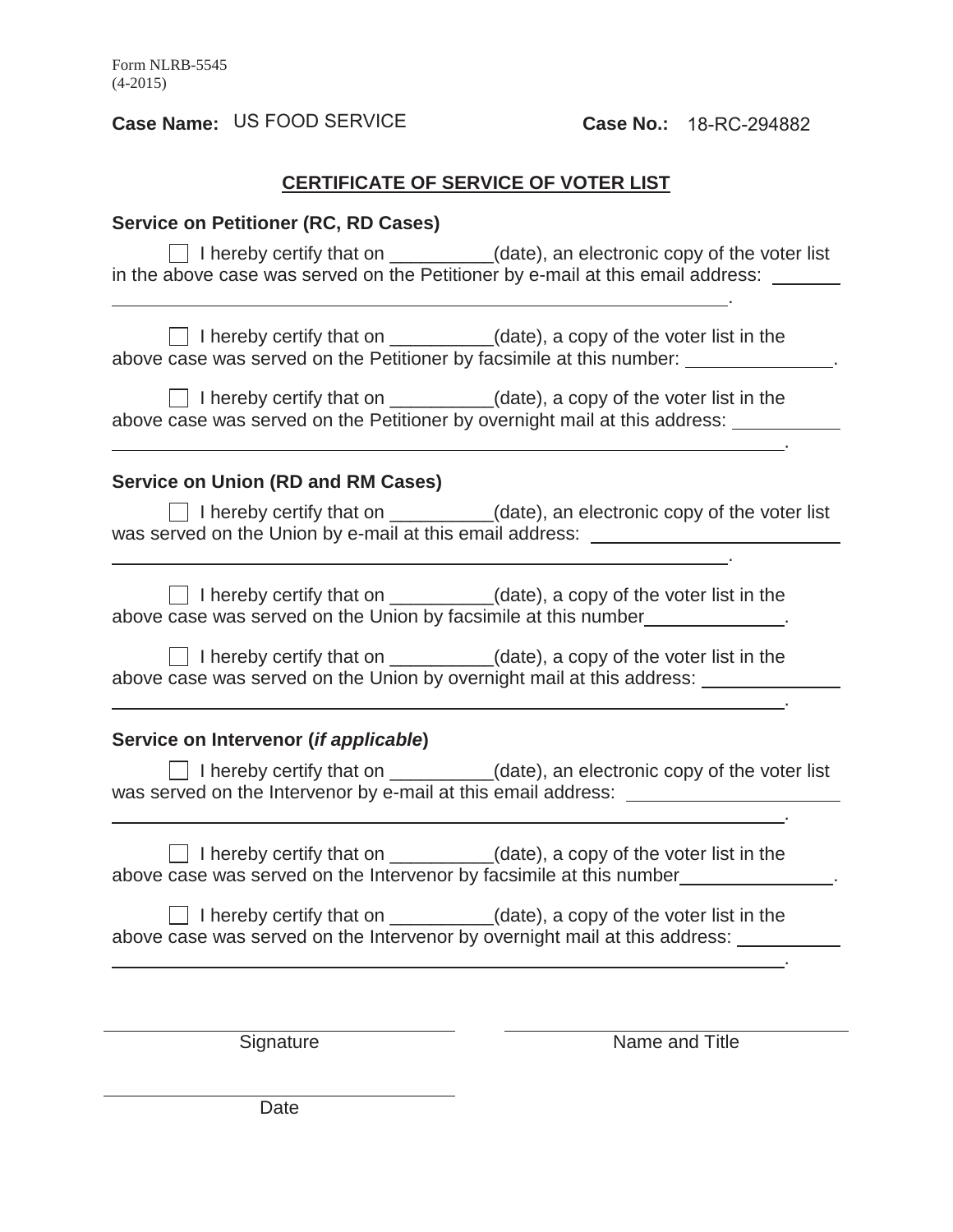FORM NLRB-4175 (5-20)

> United States of America National Labor Relations Board

**Instructions to Eligible Employees Voting By United States Mail**



- MARK YOUR BALLOT IN SECRET BY PLACING AN X IN THE APPROPRIATE BOX. DO NOT SIGN OR WRITE YOUR NAME OR INCLUDE OTHER MARKINGS THAT WOULD REVEAL YOUR IDENTITY.
- 2. IF YOU SUBMIT A BALLOT WITH MARKINGS INSIDE, OR ANYWHERE AROUND, MORE THAN ONE SQUARE, YOUR BALLOT WILL NOT BE COUNTED. YOU MAY REQUEST A NEW BALLOT BY CALLING THE REGIONAL OFFICE AT THE NUMBER BELOW.
- IT IS IMPORTANT TO MAINTAIN THE SECRECY OF YOUR BALLOT. DO NOT SHOW YOUR BALLOT TO ANYONE AFTER YOU HAVE MARKED IT.
- PUT YOUR BALLOT IN THE BLUE ENVELOPE AND SEAL THE ENVELOPE.
- PUT THE BLUE ENVELOPE CONTAINING THE BALLOT INTO THE YELLOW ADDRESSED RETURN ENVELOPE.
- SIGN THE BACK OF THE YELLOW RETURN ENVELOPE IN THE SPACE PROVIDED. TO BE COUNTED, THE YELLOW RETURN ENVELOPE MUST BE SIGNED.
- DO NOT PERMIT ANY PARTY THE EMPLOYER, THE UNION(S), OR THEIR REPRESENTATIVES, OR AN EMPLOYEE-PETITIONER – TO HANDLE, COLLECT, OR MAIL YOUR BALLOT.

 MAIL THE BALLOT IMMEDIATELY. NO POSTAGE IS NECESSARY. For further information, call the Regional Office at: NATIONAL LABOR RELATIONS BOARD - REGION 18 212 3RD AVENUE SOUTH, SUITE 200 MINNEAPOLIS, MN 55401-2657 TELEPHONE (612) 348-1757 or TOLL FREE 1-844-762-6572

**TO BE COUNTED, YOUR BALLOT MUST REACH THE REGIONAL OFFICE**

**BY 4:30 p.m., CT, June 13, 2022**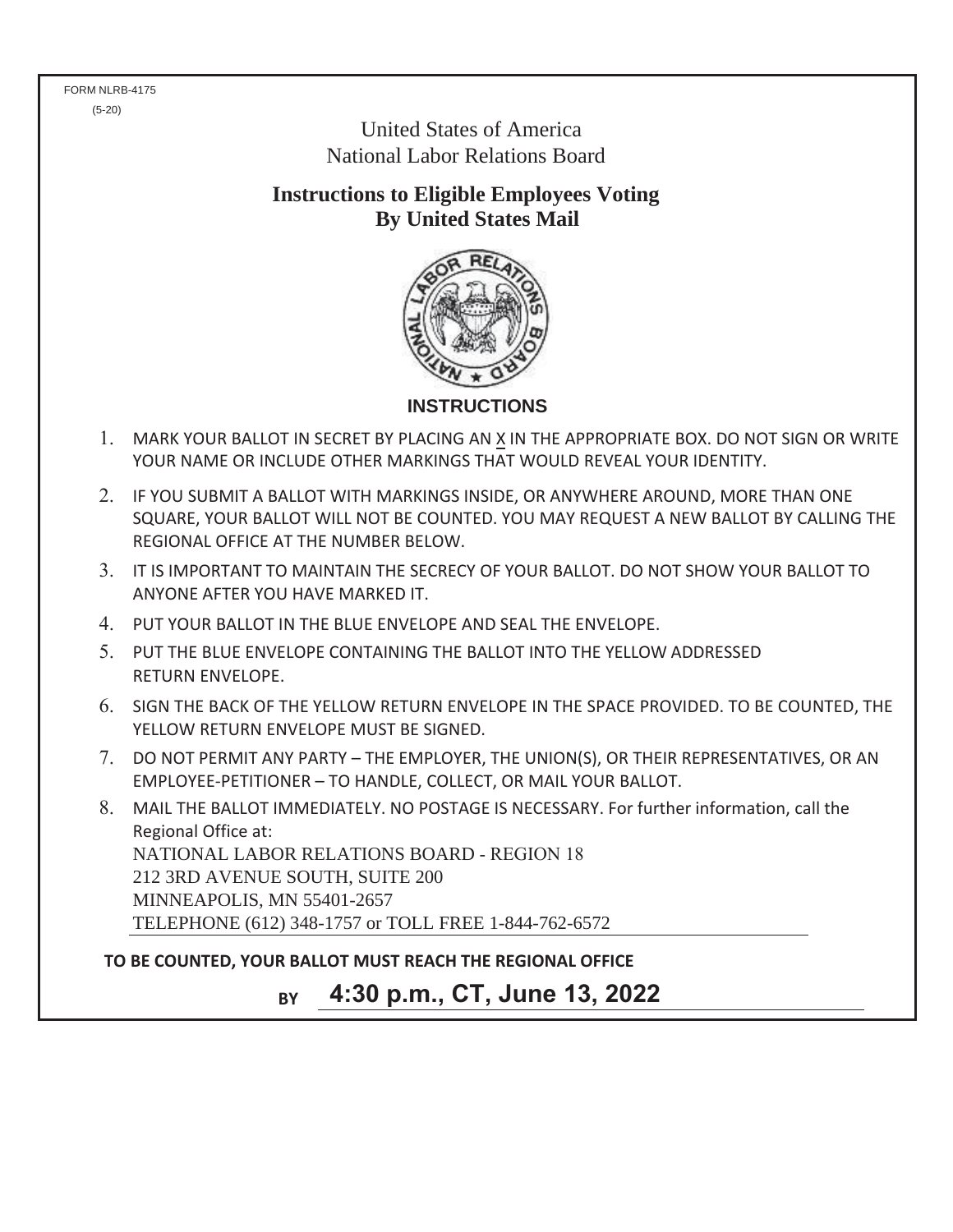# **RIGHTS OF EMPLOYEES**

## **Under the National Labor Relations Act, employees have the right:**

- To self-organization
- To form, join, or assist labor organizations
- To bargain collectively through representatives of their own choosing
- To act together for the purposes of collective bargaining or other mutual aid or protection
- To refuse to do any or all of these things unless the union and employer, in a state where such agreements are permitted, enter into a lawful union-security agreement requiring employees to pay periodic dues and initiation fees. Nonmembers who inform the union that they object to the use of their payments for non representational purposes may be required to pay only their share of the union's costs of representational activities (such as collective bargaining, contract administration, and grievance adjustment).

## **It is the responsibility of the National Labor Relations Board to protect employees in the exercise of these rights.**

The Board wants all eligible voters to be fully informed about their rights under Federal law and wants both employers and unions to know what is expected of them when it holds an election.

If agents of either unions or employers interfere with your right to a free, fair, and honest election, the election can be set aside by the Board. Where appropriate, the Board provides other remedies, such as reinstatement for employees fired for exercising their rights, including backpay from the party responsible for their discharge.

## **The following are examples of conduct that interfere with the rights of employees and may result in the setting aside of the election:**

- Threatening loss of jobs or benefits by an employer or a union
- Promising or granting promotions, pay raises, or other benefits to influence an employee's vote by a party capable of carrying out such promises
- An employer firing employees to discourage or encourage union activity or a union causing them to be fired to encourage union activity
- Incitement by either an employer or a union of racial or religious prejudice by inflammatory appeals
- Threatening physical force or violence to employees by a union or an employer to influence their votes.

## **The National Labor Relations Board protects your right to a free choice**

Improper conduct will not be permitted. All parties are expected to cooperate fully with this Agency in maintaining basic principles of a fair election as required by law. The National Labor Relations Board as an agency of the United States Government does not endorse any choice in the election.



**NATIONAL LABOR RELATIONS BOARD** *an agency of the* **UNITED STATES GOVERNMENT**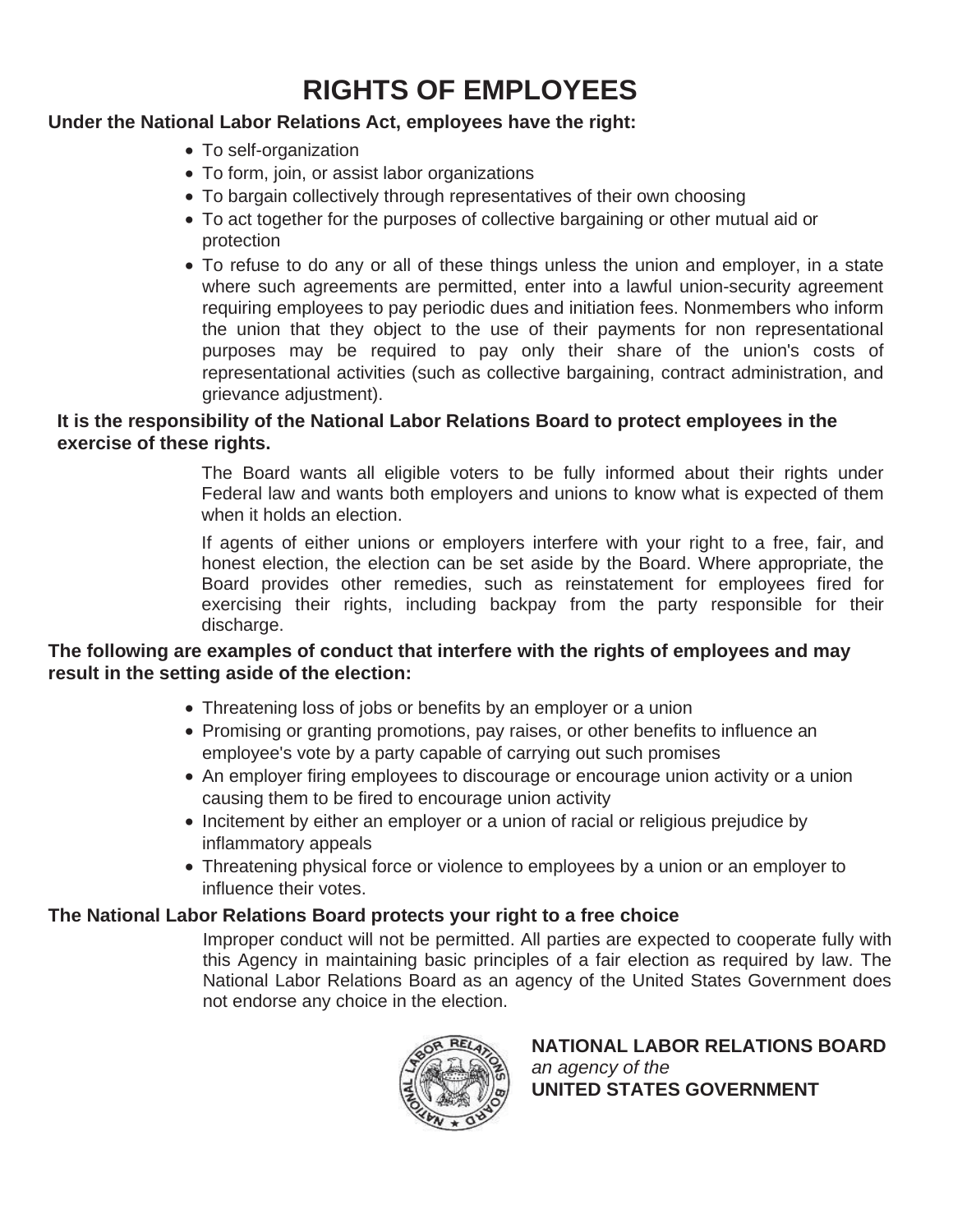#### **UNITED STATES OF AMERICA NATIONAL LABOR RELATIONS BOARD**

#### **DESCRIPTION OF ELECTION AND POST‐ELECTION REPRESENTATION CASE PROCEDURES**

**Election** ‐‐ A secret ballot election will be conducted by an agent of the National Labor Relations Board on the date and at the time(s) and location(s) specified in the Notice of Election. Unless the election is conducted by mail ballot, each party is usually represented by an equal number of observers at the polls during the election. When the election is conducted manually, each party may be represented by an observer of its own selection; whenever possible, a party shall select a current member of the voting unit as its observer, and when no such individual is available, a party should select a current nonsupervisory employee as its observer. When a voter appears at the poll to vote, the voter is asked to state his or her name and is given a ballot to take to a voting booth and mark in secret. The voter folds the marked ballot and then drops it into a ballot box without showing the marking to anyone. Parties or the Board agent may challenge for good cause the eligibility of a voter to participate in the election. A challenged voter will place his or her ballot in a special envelope before placing it in the ballot box. After the time for voting has concluded but before counting the ballots, the Board agent will see if the parties can agree to resolve some or all of the challenges. Where a request for review of a direction of election has been timely filed or upon specific direction by the Board, the ballot(s) that might be affected by the Board's decision on review will be segregated and all ballots will be impounded and remain unopened pending the Board's ruling or decision. Otherwise, the Board agent will count the ballots and prepare a Tally of Ballots and make that Tally available to the parties. If the unresolved challenged ballots will not determine the outcome of the election, the challenged ballots are never opened and no determination is made on the voters' eligibility. If the remaining challenged ballot or ballots are determinative of the results of the election, those challenged ballots will be sealed in a special envelope in front of the parties and stored in a safe in an NLRB office.

**Challenged Ballots** ‐‐ If the challenged ballot or ballots are determinative, the Regional Director will send a letter to the parties after the election, listing the challenged voters and asking the parties to submit a statement of position with respect to each of the determinative challenged ballots detailing why each of the challenged individuals is or is not eligible to vote. The Regional Director will then determine whether it is necessary to conduct an investigation or schedule a hearing to resolve the determinative challenges.

**Objections** ‐‐ Within 5 business days after the Tally of Ballots has been prepared, any party may file objections to the conduct of the election or to conduct affecting the results of the election. The objections must be submitted within this time frame, regardless of whether challenged ballots, if any, are sufficient in number to affect the results of the election. The objections must contain a short statement of the reasons for the objections and be accompanied by a written offer of proof identifying each witness the party would call to testify concerning the issue and summarizing the witness's testimony. Upon request of a party and showing of good cause, the Regional Director may extend the time for filing the offer of proof. The party filing the objections will serve a copy of the objections, but not the written offer of proof, on each of the other parties to the case, and include a certificate of service with the objections. The objections must be faxed or E-Filed through the Agency's E-Filing system (www.nlrb.gov), absent a written statement explaining why electronic submission is not possible or feasible.

**Certification in the Absence of Objections, Determinative Challenges, and Runoff Elections** ‐‐ If no timely objections are filed, no runoff election is required to be held, and the challenged ballots are insufficient in number to affect the results of the election, the Regional Director will issue a certification of the results of the election, including certification of representative where appropriate. However, the Regional Director will not issue a certification if a request for review of the decision and direction of election is pending.

**Regional Office Investigation and Decisions without a Hearing** ‐‐ A Board agent may be assigned to conduct an administrative investigation of determinative challenges and/or objections. If the Regional Director determines that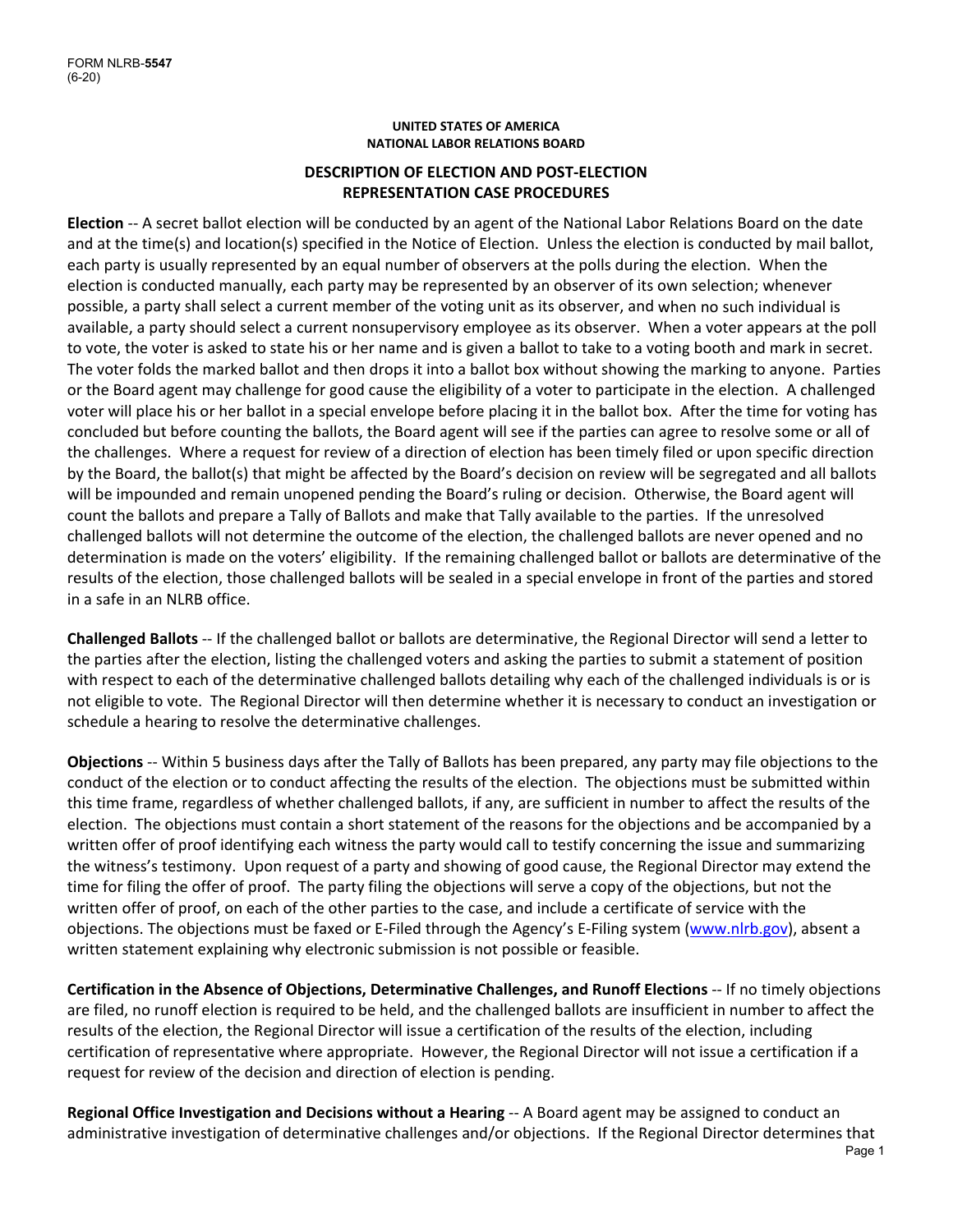FORM NLRB-**5547** (6-20)

the evidence described in the offer of proof in support of objections would not constitute grounds for setting aside the election if introduced at a hearing, and/or the Regional Director determines that any determinative challenges do not raise substantial and material factual issues, the Regional Director will issue a decision disposing of the objections and/or determinative challenges.

**Notices of Hearing on Challenges and/or Objections** ‐‐ The Regional Director will schedule the hearing on challenges and/or objections 15 business days after the preparation of the tally of ballots or as soon as practicable thereafter, unless the parties agree to an earlier date. In some cases, the Regional Director may consolidate the hearing concerning objections and challenges with an unfair labor practice proceeding before an Administrative Law Judge. In any proceeding involving a consent election where the representation case has been consolidated with an unfair labor practice proceeding for hearing, the Administrative Law Judge will, after issuing a decision, sever the representation case and transfer it to the Regional Director for further processing. If there was no consent election, the Administrative Law Judge's recommendations on objections and/or challenges that have been consolidated with an unfair labor practice proceeding will be ruled upon by the Board if exceptions are filed or adopted in the absence of exceptions.

**Voluntary Resolution** ‐‐ An objecting party may wish to withdraw its objections. The withdrawal may be oral or written. When objections are withdrawn, the Regional Director may issue the appropriate certification. If the parties agree to set aside the election and conduct a new one, the Board agent will prepare a written agreement for their signature and approval by the Regional Director. Agreement of the objecting party is not required.

**Hearing on Challenges and/or Objections** ‐‐ The hearing will continue from day to day until completed unless the Regional Director concludes that extraordinary circumstances warrant otherwise. Any party will have the right to appear at the hearing in person, by counsel, or by other representative, to call, examine, and cross‐examine witnesses, and to introduce into the record evidence of the significant facts that support the party's contentions and are relevant to the objections and/or determinative challenges that are the subject of the hearing. Post-hearing briefs may be filed within five business days after the close of the hearing, unless additional time is granted by the Hearing Officer prior to the close of hearing and upon showing of good cause.

**Hearing Officer's Report and Exceptions** ‐‐ After the hearing, the Hearing Officer will prepare and serve on the parties a report resolving questions of credibility and containing findings of fact and recommendations as to the disposition of the post‐election issues. Within 10 business days from the issuance of that report, any party may file with the Regional Director exceptions to that report and a supporting brief if desired. A copy of the exceptions and any supporting brief must immediately be served on the other parties and a statement of service filed with the Regional Director. Within 5 business days from the last date on which exceptions and any supporting brief may be filed, or such further time as the Regional Director may allow, a party opposing the exceptions may file an answering brief. A copy of the answering brief must immediately be served on the other parties and a statement of service filed with the Regional Director. Thereafter, the Regional Director will decide the matter or make other disposition of the case. If no exceptions to the Hearing Officer's report are filed, the Regional Director may decide the matter upon the record or make other disposition of the case. The decision of the Regional Director will be final unless a request for review is granted by the Board.

Briefs in support of exceptions and answering briefs may not exceed 50 pages, excluding the subject index and table of cases and authorities, unless permission is obtained from the Regional Director by motion, setting forth the reasons for exceeding the limit, pursuant to the procedures set forth in *§ 102.2(c) of the Board's Rules and Regulations*. If a brief exceeds 20 pages, it must contain a subject index with page references and an alphabetical table of cases and authorities. All documents, including electronic documents, filed with the Regional Director must be formatted as double‐spaced and in an 8 ½ by 11‐inch format.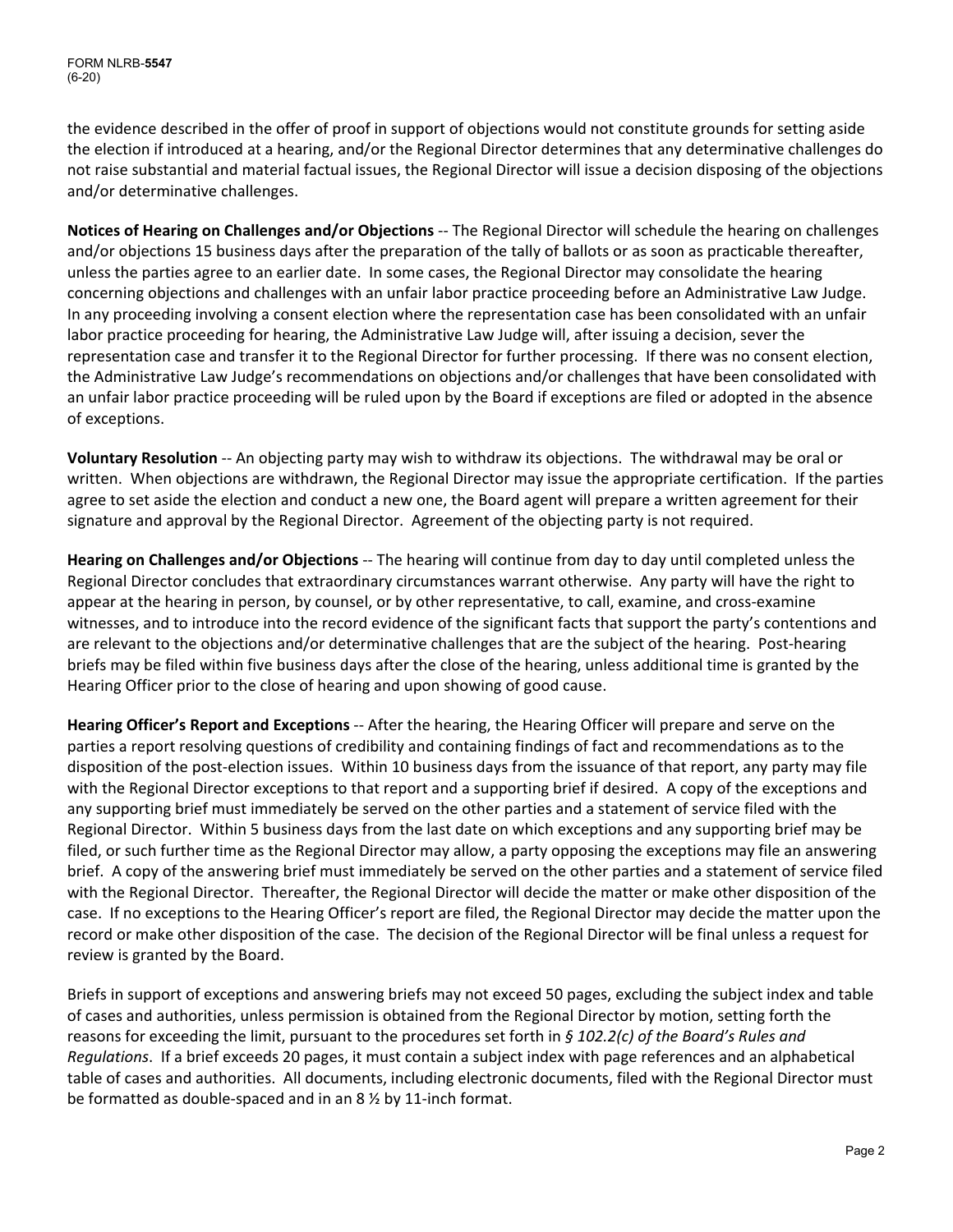**Request For Review by the Board** – In stipulated and directed election cases, any party may request Board review of the Regional Director's post‐election decision. The request for review must be filed with the Board within 10 business days of the Regional Director's post‐election decision and must be served on the Regional Director and the other parties. This request for review of a Regional Director's post‐election decision may be combined with a request for review of the Regional Director's pre-election decision and direction of election if the party has not previously filed a request for review of the decision and direction of election. A party may not, however, file more than one request for review of a particular action or decision by the Regional Director; repetitive requests will not be considered. A statement of service must also be filed with the Board. Any party opposing the request for review may file a statement in opposition within 5 business days after the last day for which the request for review must be filed. If the Board grants the request for review, the parties have 10 business days from the order granting review to file briefs with the Board. A party seeking review must identify a significant, prejudicial error or some other compelling reason for Board review.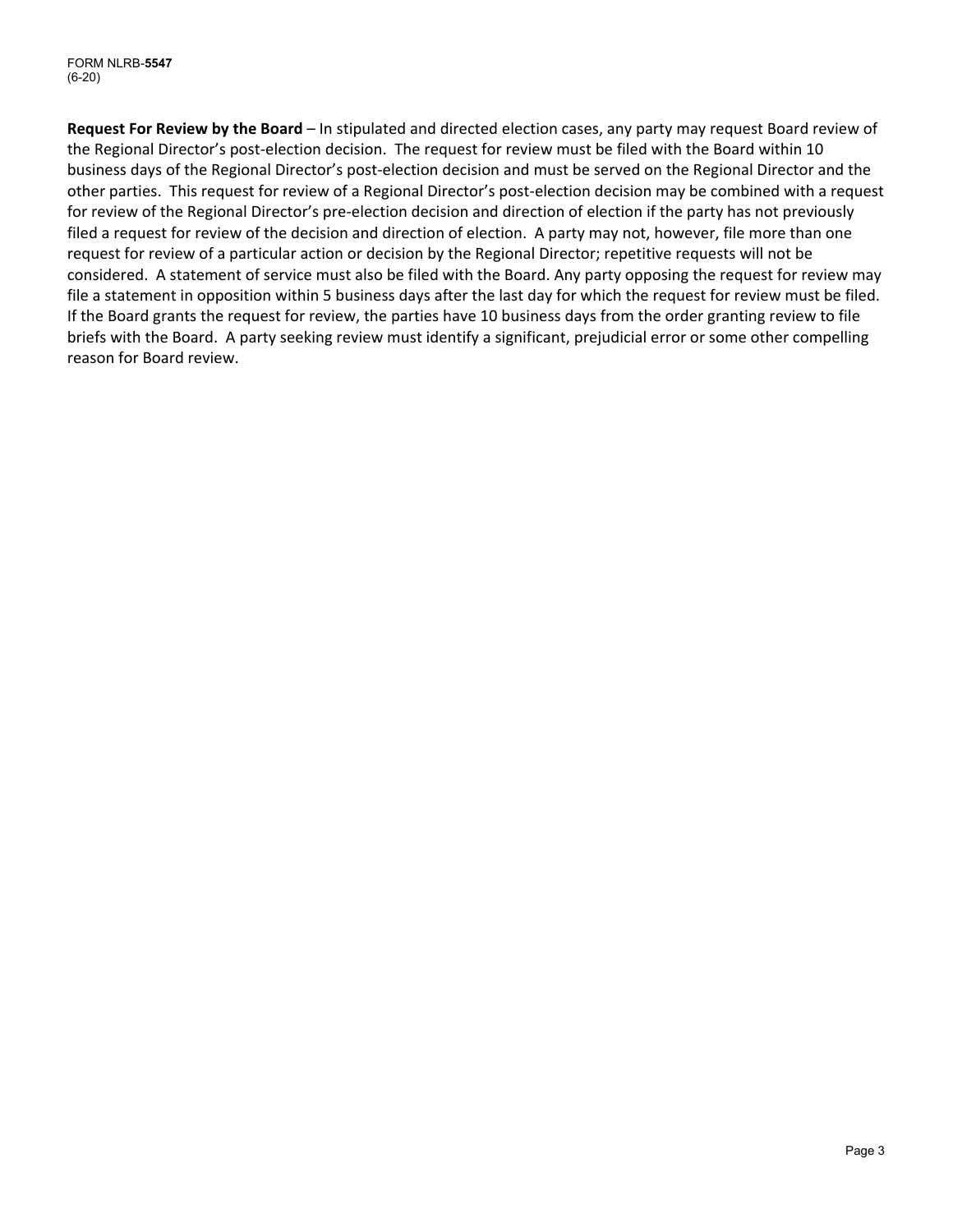



**PURPOSE OF ELECTION: This election is to determine the representative, if any, desired by the eligible employees for purposes of collective bargaining with their employer. (See VOTING UNIT in this Notice of** Election for description of eligible employees.) A majority of the valid ballots cast will determine the results **of the election. Only one valid representation election may be held in a 12‐month period.**

**SECRET BALLOT: The election will be by secret ballot carried out through the U.S. mail under the** supervision of the Regional Director of the National Labor Relations Board (NLRB). A sample of the official ballot is shown on the next page of this Notice. Voters will be allowed to vote without interference, restraint, or coercion. Employees eligible to vote will receive in the mail Instructions to Employees Voting by United States Mail, a ballot, a blue envelope, and a yellow self-addressed envelope needing no postage.

**ELIGIBILITY RULES: Employees eligible to vote are those described under the VOTING UNIT on the next page** and include employees who did not work during the designated payroll period because they were ill or on vacation or temporarily laid off. In a mail ballot election, employees are eligible if they are in the VOTING UNIT during both the designated payroll period and on the date they mail in their ballots. Employees who have quit or been discharged for cause since the designated payroll period and who have not been rehired or reinstated prior to the date of this election, or, in a mail ballot election, before the date they mail in their **ballots, are not eligible to vote.**

CHALLENGE OF VOTERS: An agent of the Board or an authorized observer may question the eligibility of a **voter. Such challenge must be made at the time the ballots are counted.**

**AUTHORIZED OBSERVERS: Each party may designate an equal number of observers, this number to be** determined by the NLRB. These observers (a) act as checkers at the counting of ballots; (b) assist in **identifying voters; (c) challenge voters and ballots; and (d) otherwise assist the NLRB.**

## **METHOD AND DATE OF ELECTION**

The election will be conducted by United States mail. The mail ballots will be mailed to employees **employed in the appropriate collective‐bargaining unit from the office of the National Labor Relations** Board, Region 18, on May 27, 2022 at 4:30 p.m. CT. Voters must return their mail ballots so that they will be received in the National Labor Relations Board, Region 18 office by close of business at 4:30 p.m. CT on June 13, 2022. Voters must sign the outside of the envelope in which the ballot is returned. Any ballot **received in an envelope that is not signed will be automatically void.**

Those employees who believe that they are eligible to vote and did not receive a ballot in the mail by **June 3, 2022, or otherwise requires a duplicate mail ballot kit, should communicate immediately with** the National Labor Relations Board by either calling the Region 18 Office at (612) 348-1757 or our national **toll‐free line at 1**‐**844‐762‐NLRB (1‐844‐762‐6572).**

All ballots will be commingled and counted at the Region 18 Office located at 212 Third Avenue South, Suite 200, Minneapolis, Minnesota 55401 on June 14, 2022 at 3:30 p.m. CT. In order to be valid and counted, the returned ballots must be received in the Region 18 Office prior to the counting of the ballots.

WARNING: This is the only official notice of this election and must not be defaced by anyone. Any markings that you may see on any sample ballot or anywhere on this notice have been made by someone other than the National Labor Relations Board, and have not been put there by the National Labor Relations Board. The National Labor Relations Board is an agency of the United States Government, and does not endorse any choice in the election. The endorse and the election of 4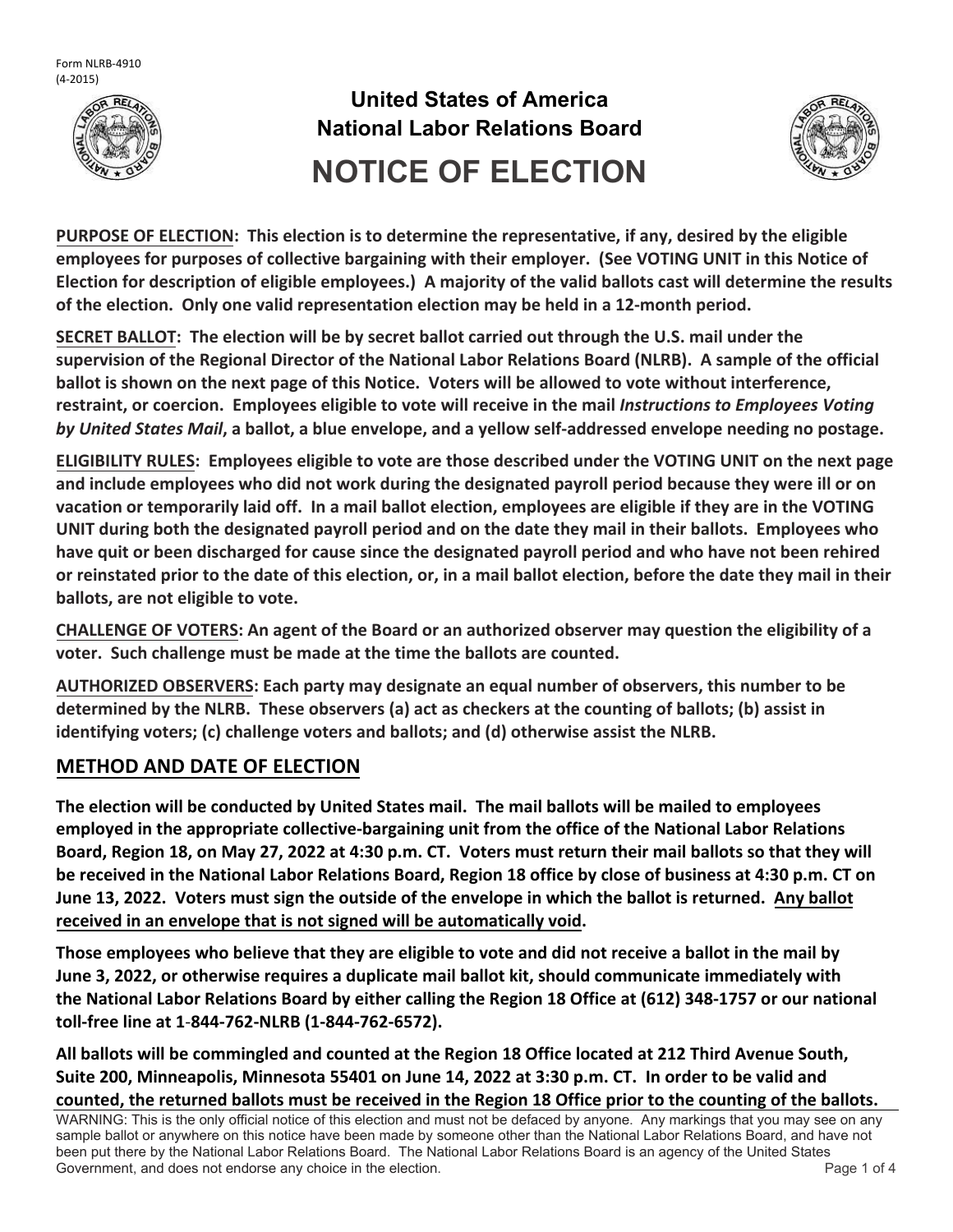



## **VOTING UNIT**

### **EMPLOYEES ELIGIBLE TO VOTE:**

**Those eligible to vote are: All full-time and regular part-time Transportation Clerks, Customer Service/Will-Call Clerks, and Truck Builders working at the Employer's facility located at 9605 54th Avenue N., Plymouth, Minnesota 55442 who were employed by the Employer during the payroll period ending May 7, 2022.** 

### **EMPLOYEES NOT ELIGIBLE TO VOTE:**

**Those not eligible to vote are: Office sales employees, merchandisers, managers, and guards and supervisors, as defined by the Act, as amended.** 

**If a majority of valid ballots are cast for INTERNATIONAL BROTHERHOOD OF TEAMSTERS, LOCAL 120 (the Petitioner), they will be taken to have indicated the employees' desire to be included in the existing bargaining unit currently represented by the Petitioner. If a majority of valid ballots are not cast for representation, they will be taken to have indicated the employees' desire to remain unrepresented.** 

WARNING: This is the only official notice of this election and must not be defaced by anyone. Any markings that you may see on any sample ballot or anywhere on this notice have been made by someone other than the National Labor Relations Board, and have not been put there by the National Labor Relations Board. The National Labor Relations Board is an agency of the United States Government, and does not endorse any choice in the election. The endorse and the election of 4 and 5 of 4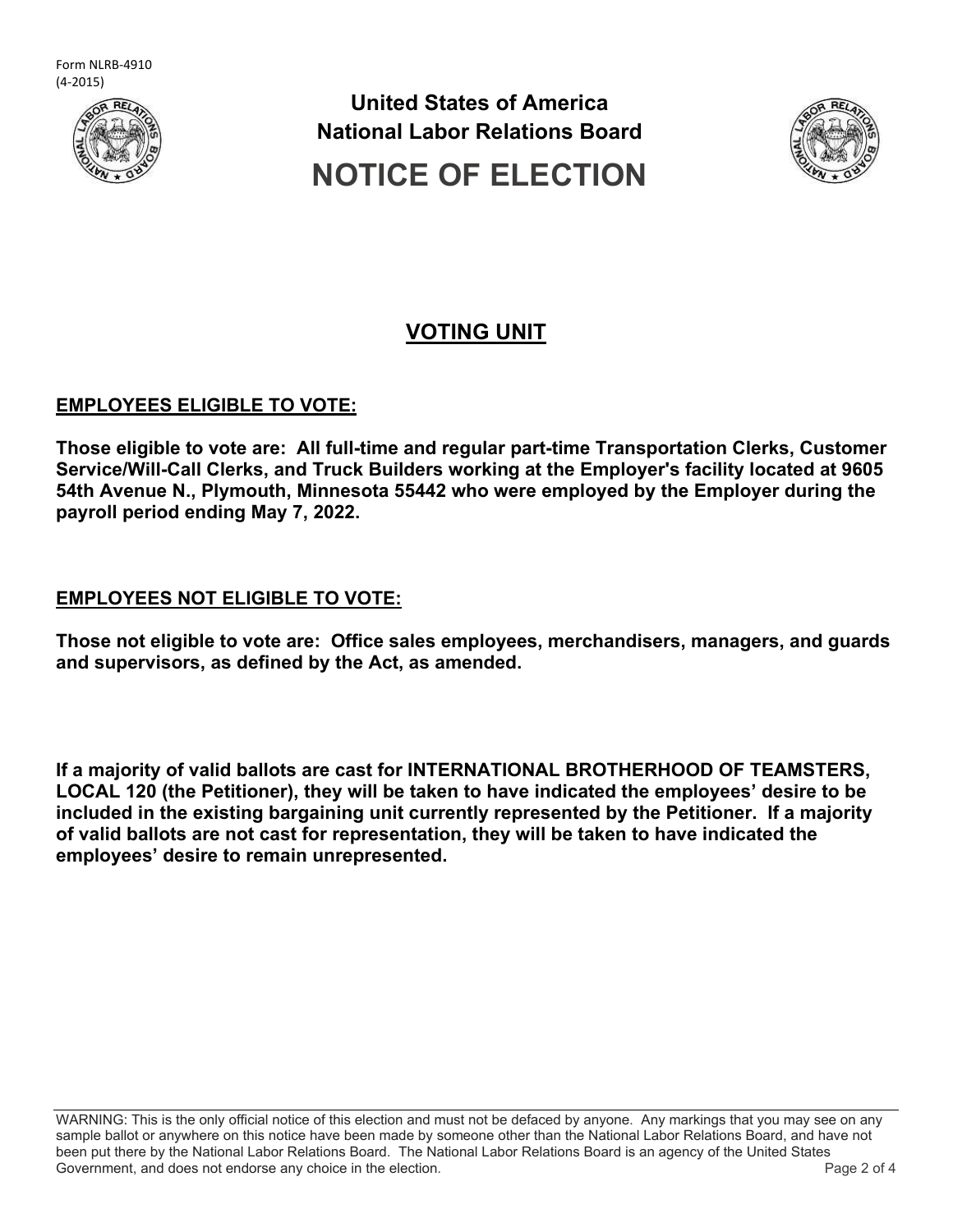





WARNING: This is the only official notice of this election and must not be defaced by anyone. Any markings that you may see on any sample ballot or anywhere on this notice have been made by someone other than the National Labor Relations Board, and have not been put there by the National Labor Relations Board. The National Labor Relations Board is an agency of the United States Government, and does not endorse any choice in the election. The endorse and the state of 4 series and 5 of 4